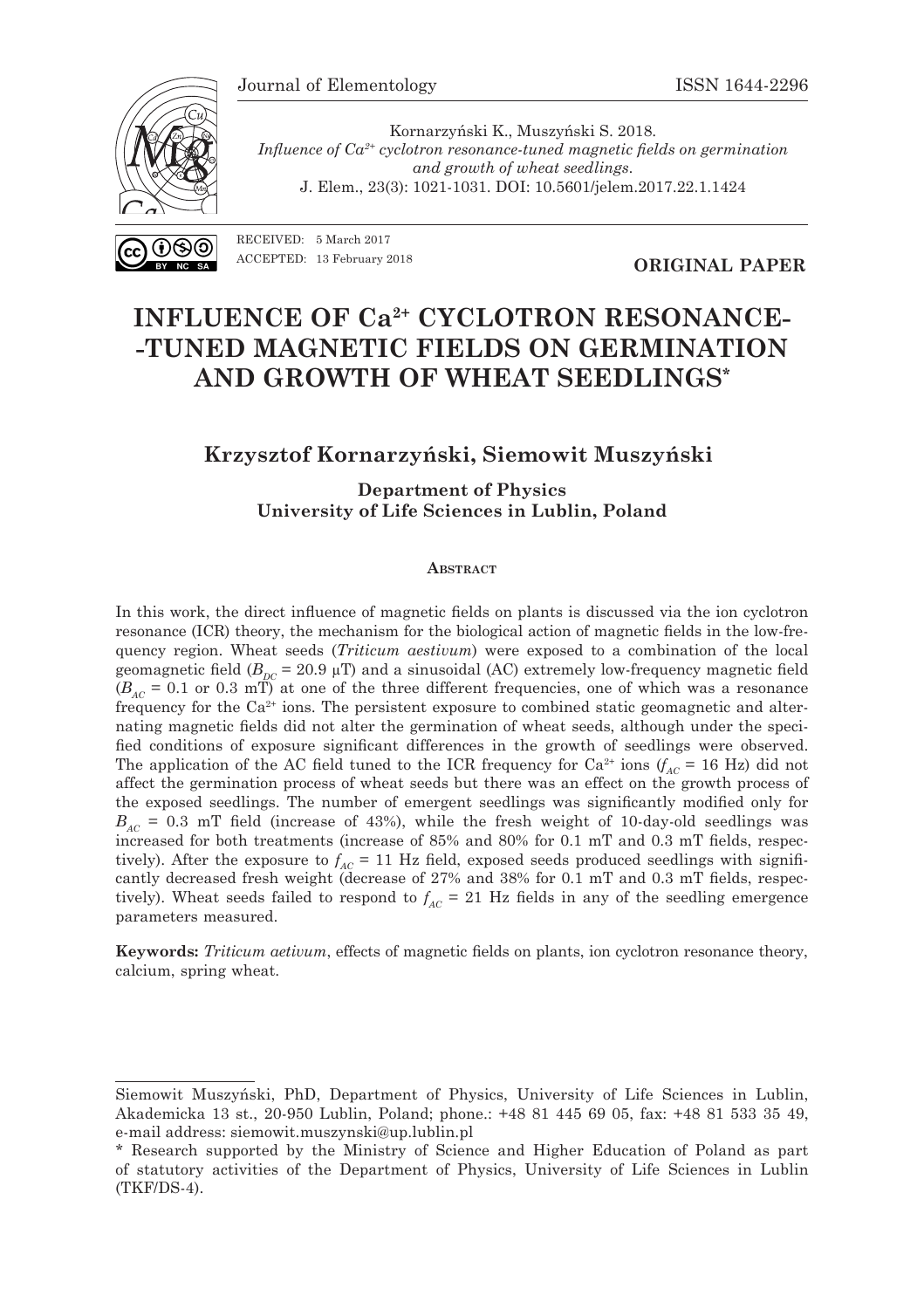# **INTRODUCTION**

Living organisms on the Earth have evolved in the presence of only the geomagnetic field (Liboff 2010, Maffei 2014). However, over the last century, with the introduction of manmade, wide spectrum magnetic fields, this original environment has rapidly changed. These artificial fields were initially considered too weak to interact with biosystems, and thus incapable of influencing their physiological and biochemical functions. However, biological systems, including plants, are capable to react to man-made magnetic fields, and their response is called magnetotropism. It consists of three phases: reception of a magnetic field, its translation to a biochemical signal that is transported to the response cells and, finally, the stress response (Maffei 2014, Teixeira da Silva, Dobránszki 2016). Most of the discussion has focused on the effects of exposure to electric power distribution lines (Soja et al. 2003), although there are also many sources of electromagnetic fields in modern farms – fields generated by agricultural machinery or in greenhouses and seedbeds. Thus, whether or not man-made magnetic fields can affect plant systems is a biological question with important agricultural production implications (Pietruszewski, Martínez 2015, Teixeira da Silva, Dobránszki 2016).

The effects of man-made, extremely low frequency magnetic fields have been intensively studied but the mechanism of their action on living systems is still unknown. A clear conclusion which can be drawn from numerous laboratory studies is that interactions observed between man-made magnetic fields and living tissue are not based on tissue heating phenomena (ADEY 1993, PAZUR et al. 2006, NOVITSKII et al 2015). The ion cyclotron resonance (ICR) theory was proposed by Liboff (2006) as a mechanism in which the physiological ionic activity of particular ions, i.e.  $Ca^{2+}$ ,  $K^+$  or  $Zn^2$ , can be altered by the biological action of magnetic fields in the low frequency region. This model requires that time varying magnetic  $(B_{AC})$  fields be parallel to the static magnetic field  $(B_{nc})$  (LIBOFF 2006). Numerous ICR experiments have been conducted on crop plants, especially on radish (Smith et al. 1993, 1995, DAVIES 1996, POTTS et al. 1997, YANO et al. 2004), but also on barley (Smith et al. 1995, Pazur et al. 2006), mustard (Davies 1996), garden cress (KORDYUM et al. 2007) and bean seeds (SAKHNINI 2007). Experimental layouts were mostly designed to satisfy calcium resonance frequencies but some also also tested combined potassium-tuned (Smith et al. 1995, Davies 1996) and magnesium-tuned (Smith et al. 1995, Yano et al. 2004) magnetic fields. Many of those researchers have reported positive effects on germination or seedlings' growth, while a comparable number have reported negative or no effects.

Choosing calcium as the test ion is an appropriate choice since  $Ca^{2+}$  ions are a crucial regulator of growth and development in plants (White 2003, Helper 2005). Moreover, it is well known that suitable combinations of static and time-varying magnetic fields directly interact with the  $Ca<sup>2+</sup>$  channel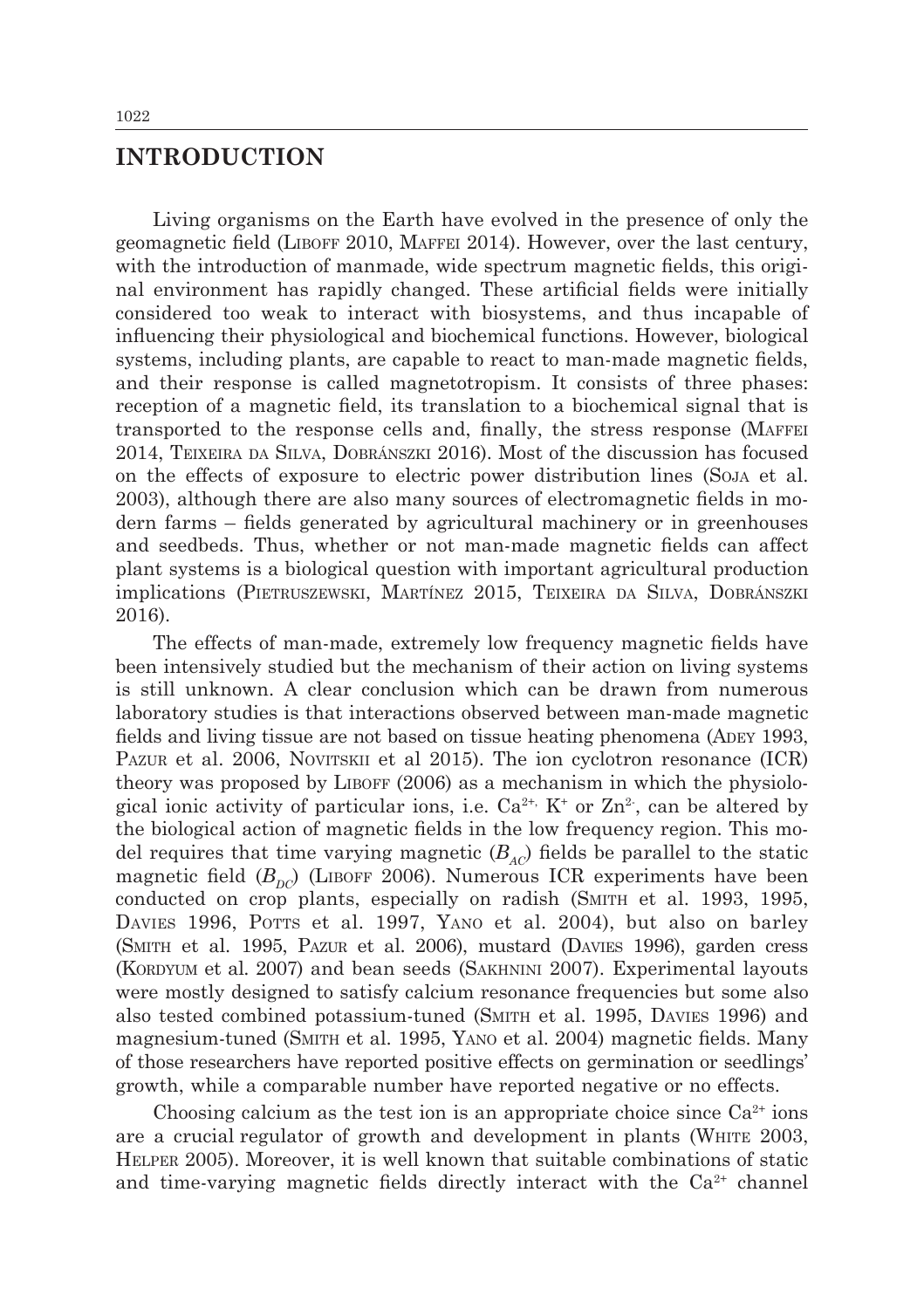protein in the cell membrane and transfer of  $Ca^{2+}$  into the cytosol from the extracellular medium (Bauréus Koch et al. 2003). On the basis of the previous studies, we considered common wheat (*Triticum aetivum*) to be a suitable experimental subject of our study (Pietruszewski, Kornarzyński 1999, PIETRUSZEWSKI et al. 2001, KORDAS, 2002, MARTÍNEZ et al. 2002, FISHER et al. 2004, Payez et al. 2013). Wheat seeds respond to magnetic field treatments and magnetic fields are known to produce strong influence on many physiological processes in wheat germination and development is well known (Aksenov et al. 2000, 2001, Rochalska, Grabowska 2007, Pietruszewski, Martínez 2015, Balakhinina et al. 2015). Also, an assessment of the impact of the ICR-tuned systems on wheat is of great importance because it is a major crop plant in the world.

The goal of this study has been to investigate effects of the  $Ca^{2+}$  ICR frequency on the germination of common wheat seeds and on the growth and development of seedlings under the impact of the combined AC and DC magnetic fields in laboratory conditions.

## **MATERIAL AND METHODS**

#### **Plant material and experimental design**

Botanical common spring wheat (*Triticum aetivum cv.* Henika) seeds used in this experiment were supplied by the University of Life Sciences, Lublin, Poland. To partially synchronize the germination and growth of seedlings, seeds of similar size were selected manually.

#### **Magnetic fields treatments**

According to the ICR theory, the physiological ionic activity of particular ions can be altered when the ratio of the applied signal radial frequency  $\omega$  (rad s<sup>-1</sup>) of the alternating component to the value of magnetic flux density of the static component  $B_{DC}$  ( $\mu$ T) is equal to the ionic charge-to-mass ratio (Liboff 2006):

$$
\omega/B_{DC} = q/m \tag{1}
$$

where  $q$  is the charge of the ion  $(C)$ ,  $m$  is the mass of the ion  $(kg)$ . For the given *nth* harmonic frequency of the AC field, where frequency *f* measured in hertz (Hz) instead of radial frequency  $\omega$  is used, and  $f_n = (2n + 1)\omega/2\pi$ , the ICR assumptions can be written as:

$$
f_n = (2n+1)\frac{q}{2\pi m}B_{DC}
$$
\n<sup>(2)</sup>

A basic experiment was performed on seeds exposed to the ICR condition for  $Ca^{2+}$  ions. The value of the ICR frequency of the AC field for calcium ions  $(f = 16.0 \text{ Hz})$  was calculated for the following values:  $m_{C_2} = 6.655 \cdot 10^{26} \text{ kg}$ ,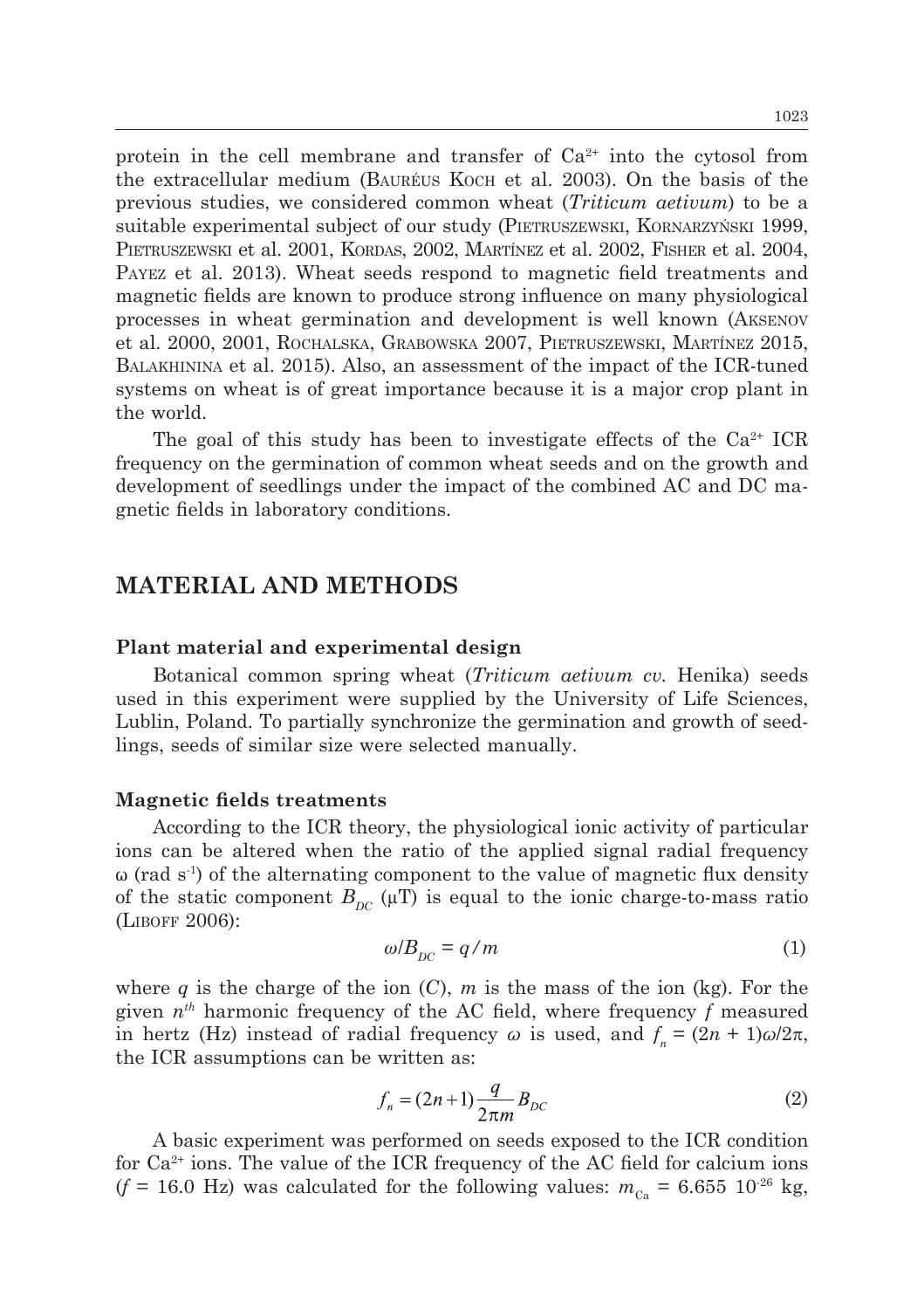$q_{\text{Ca}} = 3.204 \, 10^{-19} \, \text{C}, B_{\text{DC}} = 20.9 \, \mu \text{T}$  (horizontal component of the local geomagnetic field),  $n = 0$  (fundamental cyclotronic frequency). The amplitude (peak-to--peak) of  $B_{AC}$  was set at either 0.1 or 0.3 mT. Both values are below the reference levels for general public exposure to time-varying magnetic fields, while the latter value is close to the threshold value of 0.31 mT (International Commision… 2010). In order to verify the calculated value of *f =* 16.0 Hz, two additional experimental runs were performed, with the seeds germinating in the presence of the same  $B_{AC}$  fields, but at different  $f_{AC}$  frequencies. They were placed inside the same coil as the ICR-exposed seeds, but were exposed to  $B_{AC}$  fields with  $f = 11.0$  or 21.0 Hz frequency.

The homogeneous  $B_{AC}$  magnetic fields were generated inside solenoid coils. Each coil was formed from a copper rod wound around a wooden o-ring core with the internal diameter of  $\varnothing$  = 20 cm and the length of 15 cm. The relatively large diameter and length of a coil ensured sufficient volume of a uniform *BAC* magnetic field for exposure of the seeds. The coil generated the magnetic field of desired strength without any appreciable heat rise in the area of the Petri dishes. For each exposure treatment, seeds were placed in Petri dishes ( $\varnothing$  = 12 cm) and inserted into an appropriate coil cell, on the same plane. The area where Petri dishes were placed had a relatively uniform field distribution, manually measured with a teslameter to accuracy  $\pm$  0.01 mT. The control samples, spaced from the experimental ones at a distance of 2.0 m, were exposed only to the ambient geomagnetic field and stray 50 Hz electromagnetic fields. The experiments were conducted under natural light conditions, in an air conditioned room, where constant temperature (20°C) was maintained.

#### **Germination tests**

The germination tests were performed on samples of 100 seeds. Each treatment was repeated three times to confirm the replicability of the results. Seeds were placed in glass Petri dishes lined with three layers of filter paper. Before the experiments, the Petri dishes were sterilized for three hours at 150°C. The dishes were moistened with 10 ml of distilled and deionized water and covered with lids. During the experiment, filter paper was kept at an optimal humidity level by adding fresh distilled water to the Petri dish when needed. Petri dishes were positioned in the region of a uniform field, stacked one on the other, in a completely randomized design and the position of the dishes was randomly changed at every count to minimize the positional effect in the coil. The Petri dishes, both in the experimental coils and in the control position, were covered with black cloth to ensure complete darkness. Prior to the counting, the dishes were removed from the coils. Seeds were checked for the presence of fungus and rotten seeds were removed systematically. The breaking of a seed coat and appearance of a root tip (approximately 4 mm long) was scored as positive germination. The germinated seeds were removed as soon as recorded. Once the counting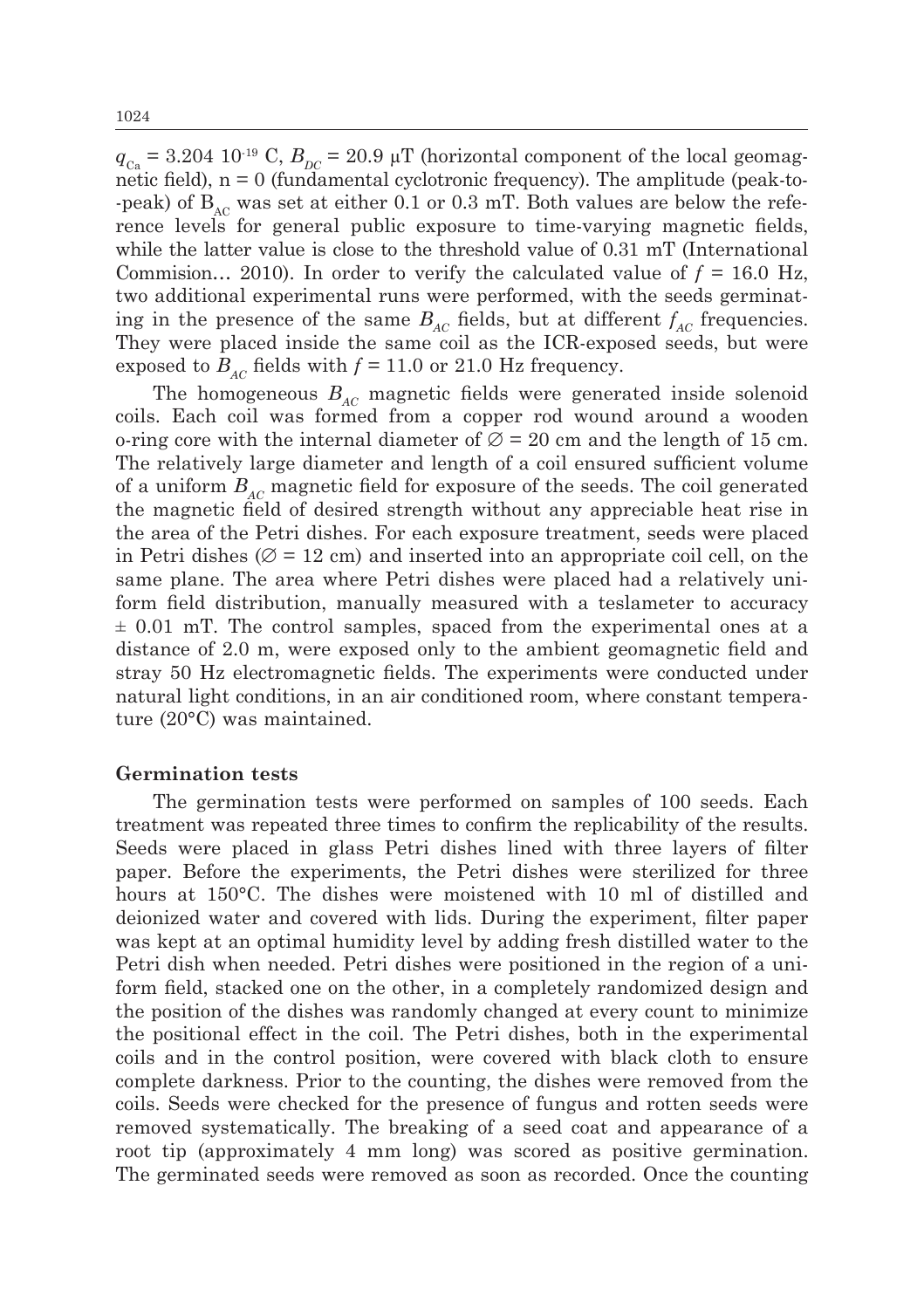procedure was finished (3-6 min), the dishes were immediately returned to the coils. Germination was judged to be complete when no further germination occurred for three successive counts.

#### **Growth tests**

For analyses of the growth of seedlings, the remaining 90 seeds per treatment were used. The analyses were performed in open glass Petri dishes filled with soil. Each dish contained three replications of 30 seeds each, which were spread uniformly inside the dish. The resulting plant density was about one seed per 1.2 cm<sup>2</sup>. The seeds were placed approximately 0.5 cm beneath the surface of the soil, which had been thoroughly rinsed with distilled and deionized water. Additional portion of distilled and deionized water was added every two days to the dishes. To prevent excessive soil water evaporation, Petri dishes were covered with transparent plastic cups. Seedlings were grown under natural light, but exposition to the direct sunrays was strictly avoided. Dishes were turned around every day at 9 a.m. and 6 p.m, so that seedlings with relatively uniform and straight stems were produced. The time of emergence and position of new seedlings were recorded successively until the 10<sup>th</sup> day, when the fresh and dry weight of the grown seedlings was measured. Not all seeds formed seedlings, and those that did not were expelled from the analysis. Each manually detached shoot was gently shaken to remove any adhering clods of soil and then wiped with a soft cloth. Total fresh weight of all shoots in each replication was measured with analytical balance with 0.1 mg accuracy. Dry weight was determined after 24 h desiccation in a dryer at a temperature of 105°C. It should be noted that the recorded fresh weight values may be slightly underestimated because of the evaporation during the procedures of sample preparation and weighing.

#### **Statistical analyses**

The progress of germination and emergence of seedlings was approximated with the three-parameter Gompertz curve (Muszyński, Gładyszewska 2008, Muszyński et al. 2009) fitted to the seed germination and seedling emergence data using TableCurve 2D software (Systat Software Inc., San Jose, USA). One-way analysis of variance (ANOVA) was used to analyze the differences between treatments within each experiment. The Dunnett's test was used for multiple comparison versus the non-exposed control group, and *P* < 0.05 was considered as statistically significant in this study. All the statistical analyses were performed with Statistica 12 software (Statistica Inc., Tulsa, USA).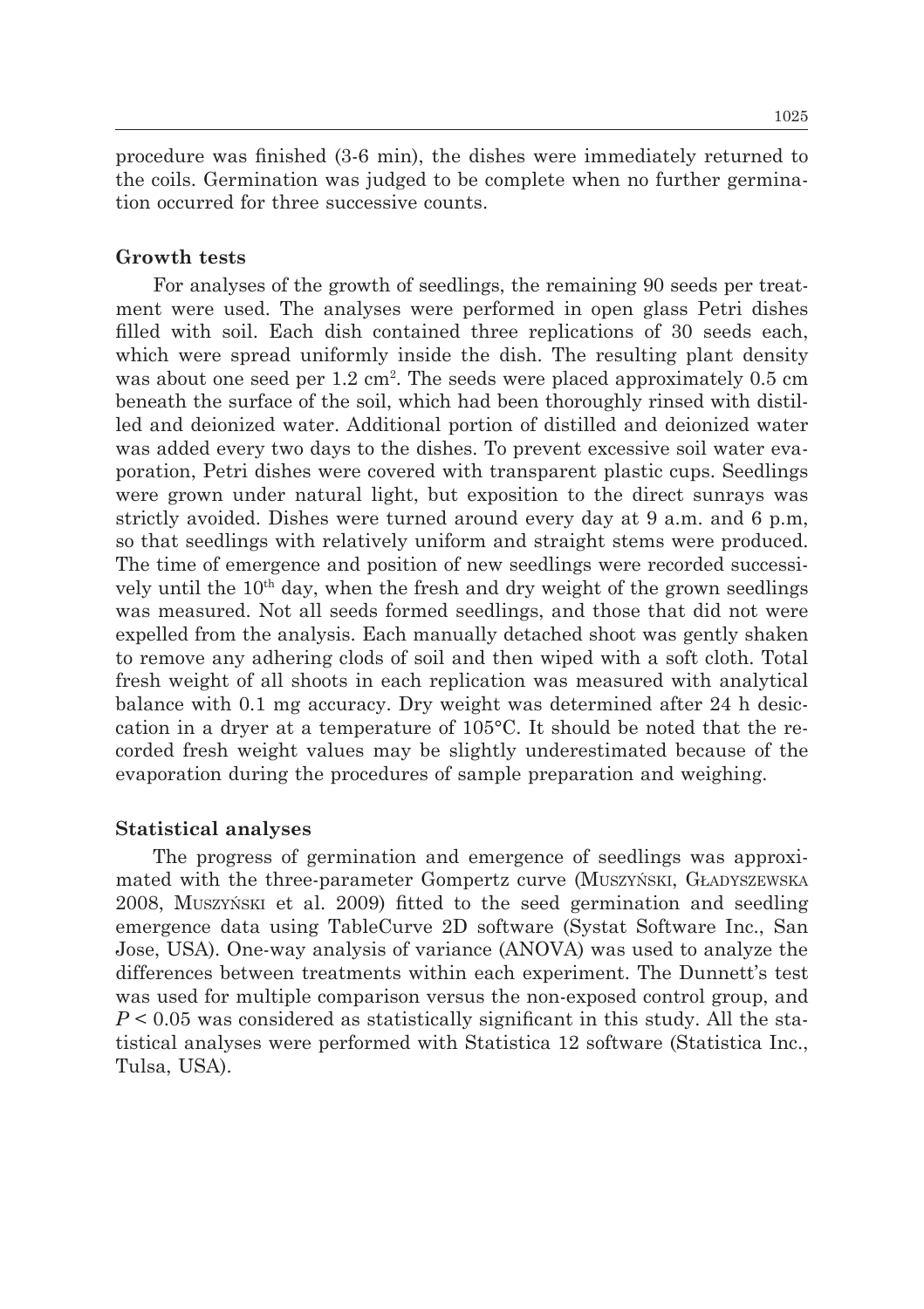# **RESULTS AND DISCUSSION**

Table 1 presents the effects of the combined magnetic fields on the germination of wheat seeds and development of seedlings, showing mean values and their standard deviation for the studied parameters. The results provide strong evidence of the impact produced by the applied  $B_{AC}$  frequency plant biosystems. The overall effect of the  $B_{AC}$  magnetic field with the calcium

Table 1

| AC<br>magnetic<br>field<br>frequency<br>(Hz) | AC<br>magnetic<br>field<br>flux $B_{AC}$<br>(mT) | Germination     | Seedling development parameters at 10 <sup>th</sup> day |                  |                   |                     |
|----------------------------------------------|--------------------------------------------------|-----------------|---------------------------------------------------------|------------------|-------------------|---------------------|
|                                              |                                                  | FGP             | number<br>of seedlings                                  | fresh weight     | dry weight        | moisture<br>content |
|                                              |                                                  | (%)             |                                                         | (g)              | (g)               | $(\%)$              |
| 11                                           | $0$ (control)                                    | $77.1 \pm 1.6$  | $16 \pm 2$                                              | $0.96 \pm 0.10$  | $0.10 \pm 0.01$   | $89.4 \pm 0.5$      |
|                                              | 0.1                                              | $72.4 \pm 4.5$  | $15 \pm 1$                                              | $0.70 \pm 0.13$  | $0.07 \pm 0.03$   | $89.8 \pm 1.1$      |
|                                              | 0.3                                              | $76.7 \pm 2.3$  | $13 \pm 4$                                              | $0.59 \pm 0.19*$ | $0.06 \pm 0.02$   | $89.3 \pm 1.0$      |
| 16                                           | $0$ (control)                                    | $78.9 \pm 7.7$  | $14 \pm 3$                                              | $0.89 \pm 0.21$  | $0.10 \pm 0.06$   | $88.6 \pm 0.9$      |
|                                              | 0.1                                              | $83.5 \pm 1.9$  | $20 \pm 2^*$                                            | $1.65 \pm 0.38*$ | $0.21 \pm 0.01*$  | $87.3 \pm 1.1$      |
|                                              | 0.3                                              | $75.6 \pm 3.8$  | $18 \pm 5$                                              | $1.60 \pm 0.24*$ | $0.20 \pm 0.02^*$ | $87.7 \pm 1.2$      |
| 21                                           | $0$ (control)                                    | $64.4 \pm 13.5$ | $9 \pm 2$                                               | $0.63 \pm 0.11$  | $0.06 \pm 0.01$   | $88.0 \pm 0.3$      |
|                                              | $0.1$ mT                                         | $65.1 \pm 5.2$  | $10 \pm 3$                                              | $0.63 \pm 0.23$  | $0.07 \pm 0.02$   | $88.2 \pm 0.5$      |
|                                              | $0.3 \text{ mT}$                                 | $68.9 \pm 5.1$  | $13 \pm 2$                                              | $0.71 \pm 0.03$  | $0.08 \pm 0.01$   | $88.4 \pm 0.6$      |

Overview of the measured development parameters of wheat seeds exposed to AC magnetic fields and the corresponding control seeds

FGP – final germination percentage. Moisture content is expressed as percentage of wet basis. Data in the table represent mean values of three replications and their standard deviations. Data for the number of sprouts are rounded up to the whole numbers. Fresh (dry) weight represents average fresh (dry) weight of seedlings in the replication group. An asterisk (\*) indicates a significant difference from the corresponding control in the Dunnett's test  $(P < 0.05)$ .

cyclotronic frequency  $f_{AC}$  = 16 Hz on the germination and growth of wheat seedlings is plotted in graphs in Figure 1. The cumulative germination and shoot emergence curves represent the mean values of three replicated data sets. The fluctuation ranges (standard deviation) of each point on the plots were not indicated so as to ensure the legibility of the figures. The Gompertz equation was fitted to the experimental data and good approximation of all recorded data with the plotted curves was found  $(R^2 > 0.93)$ .

Possible effects of the exposure to ICR-tuned fields on germination were evaluated by the final germination percentage. In each experimental run, the seeds began to germinate irrespective of the applied magnetic treatment, that is, no acceleration or delay of the germination process was observed, as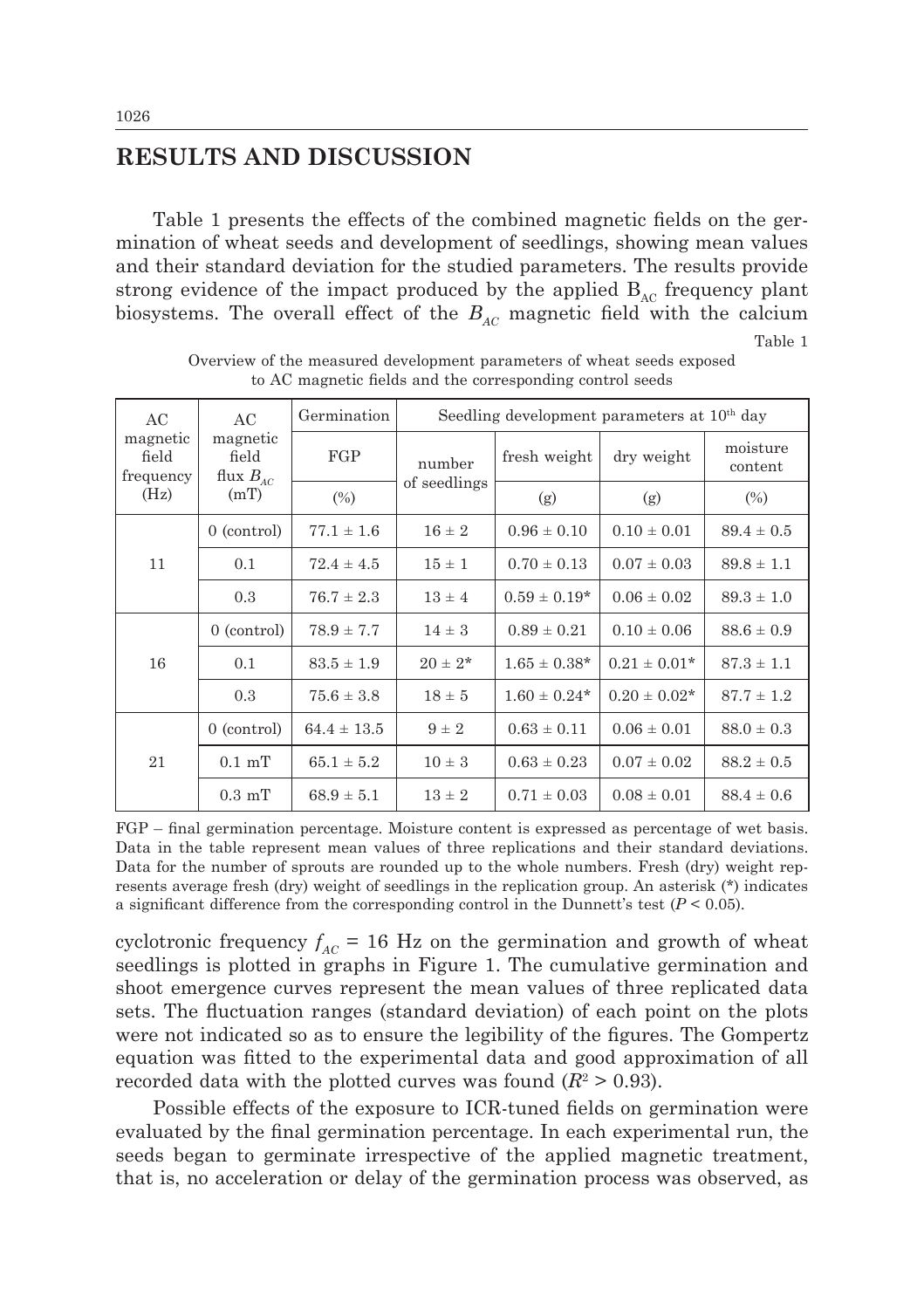

Fig. 1. The germination (*a*) and seedling growth (*b*) characteristics of wheat as a function of the germination time for a calcium frequency-tuned magnetic field *f* = 16 Hz. The applied magnetic flux densities  $B_{AC}$  of an alternating field: 0.3 mT (+), 0.1 mT ( $\bullet$ ), non-exposed control (▲)

can be seen in Figure 1*a*. Also, there were no differences in the final germination percentages between treatment and control seeds, as presented in Table 1. Concluding, there was no difference in the germination process between all the applied magnetic treatment variants and the control.

Soil experiments revealed that artificial  $B_{AC}$  magnetic fields could significantly influence the fresh and dry weight of 10-day-old plants. For both magnetic flux densities and for  $f = 16$  Hz, data in the fourth column of Table 1 show changes in the number of sprouts emerged from the exposed seeds, although the pertinent statistical analysis showed that differences between those seeds and the control ones were only significant for  $B_{AC} = 0.1$  mT field  $(P < 0.05)$ . The significance level was not reached for 0.3 mT field, which was probably due to the increasing variation between replication samples.

A positive and statistically significant effect was recorded for both calciumtuned magnetic fields when the seedling development parameters were measured, as the exposed plants produced seedlings with higher fresh weight. The Dunnett's test applied to the data returned statistically significant differences when comparing the control to exposed seeds, at  $P < 0.005$  and  $P < 0.05$  for 0.1 mT and 0.3 mT  $B_{AC}$  fields, respectively. Also, the average dry weight of seedlings exposed to the  $f = 16$  Hz fields was significantly increased  $(P < 0.05)$ .

Persistent exposure of seeds to  $f = 11$  Hz field inhibited the fresh weight of emerged seedlings at the end of the experiment. The weight difference between the two  $B_{AC}$  field experimental variants was not distinct, but significant  $(P < 0.05)$  when compared to the control. The stronger field also significantly influenced the dry weight of seedlings  $(P < 0.05)$ . Wheat seeds failed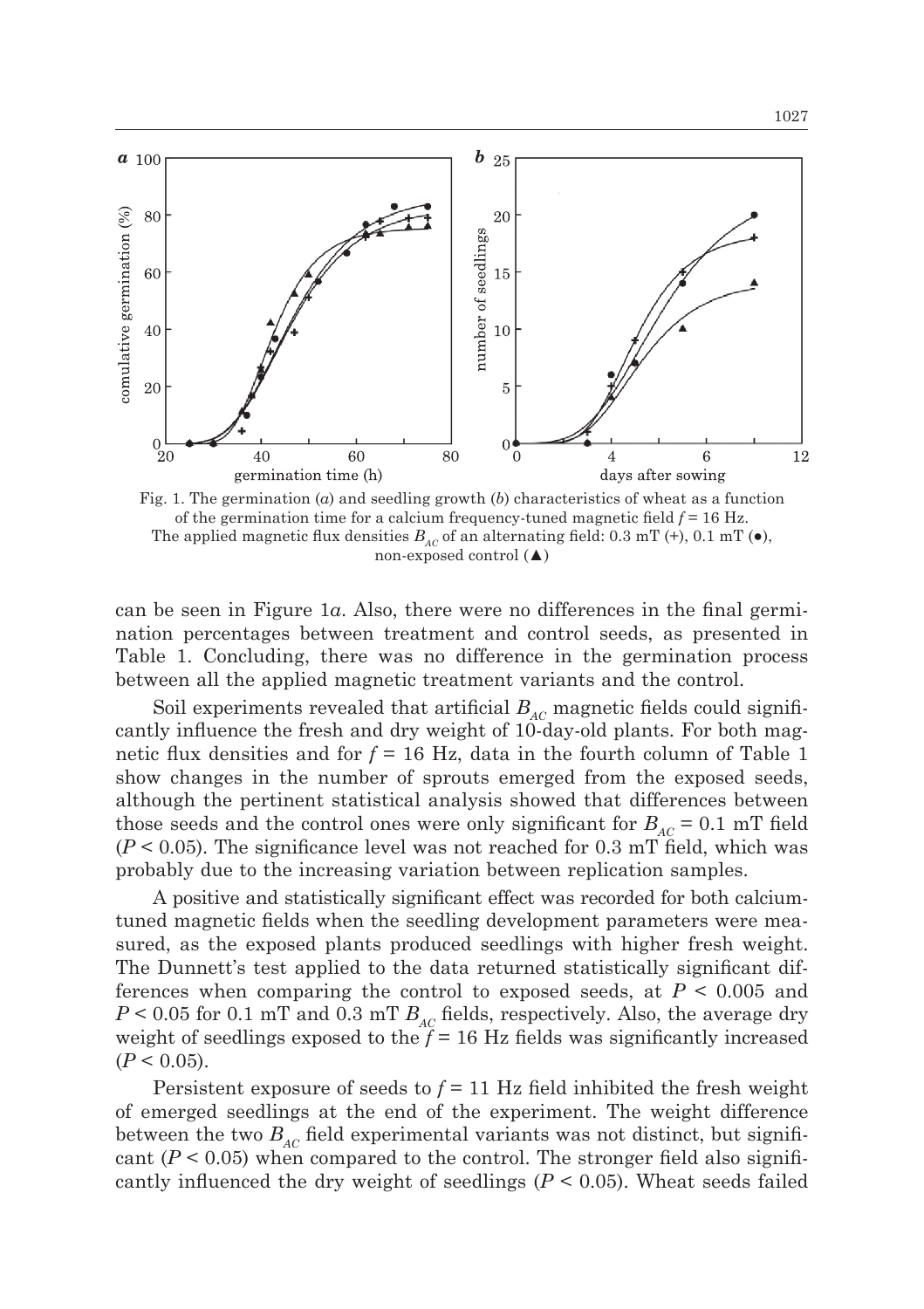to respond to both  $f_{AC} = 21$  Hz fields in terms of any of the germination and seedling emergence parameters measured.

The purpose of this study was to determine whether exposure of seeds to combined alternating and constant magnetic fields could trigger a biological response and influence seed germination and development of wheat seedlings. However, the examined indices describing the germination process (germination time, final germination percentage) did not reveal any influence of the applied magnetic field treatment. All significant differences indicated changes in the number or the fresh and dry weight of seedlings in the exposed plants, showing that  $Ca^{2+}$  tunings (16 Hz) were generally stimulating to the growth and seedling development. Our results are in partial agreement with the result of another study, where common wheat (*Triticum aestivum*) and sunflower (*Helianthus annuus* L.) seeds exposed to a 16.6 Hz magnetic field, showing small, but significant increases in the total fresh weight of seedlings, whereas their dry weight remained unaffected (Fisher et al. 2004). However, wheat demonstrated a marginally higher germination rate (Fisher et al. 2004). On the other hand, Rochalska and Grabowska (2007) showed that the alternating magnetic field of 16 Hz decreased the activity of α-amylase and *β*-amylase enzymes in common wheat plants, and it is know that  $\alpha$ -amylases are activated because of the presence of  $Ca^{2}$  ions (Bush et al. 1989). Further, it was noted that after the exposure of germinating narrow-leaf lupin (*Lupinus angustifolius* L.) seeds to a 16 Hz magnetic field, a significant decrease in the chlorophyll and carotenoid content was observed, although the seedlings' biometric parameters, mitotic activity, protein content and guaiacol peroxidase activity were not altered (Mroczek- -Zdyrska et al. 2016). Nevertheless, it is generally accepted that the effect of a magnetic field depends not only on the field's frequency, but also on the form  $B_{AC}$  field's flux density (BAURÉUS KOCH et al. 2003). For example, in our study there was no significant change in the number of sprouts for  $B_{AC}$  = 0.3 mT observed; likewise, the increase in the seedlings' fresh weight was at a significance level of  $P < 0.05$  in comparison to the control plants, whereas the significance level for  $B_{AC} = 0.1$  mT reached  $P \le 0.005$ .

As double distilled water was used during the germination tests, only the intracellular mineral macronutrient resources deposited in seeds in the course of development were utilized during germination. While germinating and in the early growth stage, seeds utilize mainly seed-derived macronutrient resources but the efficiency of redistribution of these sources in a growing plant may differ among elements. For example, calcium in developing seeds of *Lupinus albus* and L. *angustifolius* was retrieved from the cotyledons to the seedling's axis at around 30% efficiency (Hocking 1980). Also, the growth of seedlings of common groundsel (*Sencio vulgaris)* was most dependent on the external supply of calcium (Fenner 1986). Thus, the seed content of several essential elements, although constituting only a portion of the total demand, may be essential for seed germination and the formation of seedlings.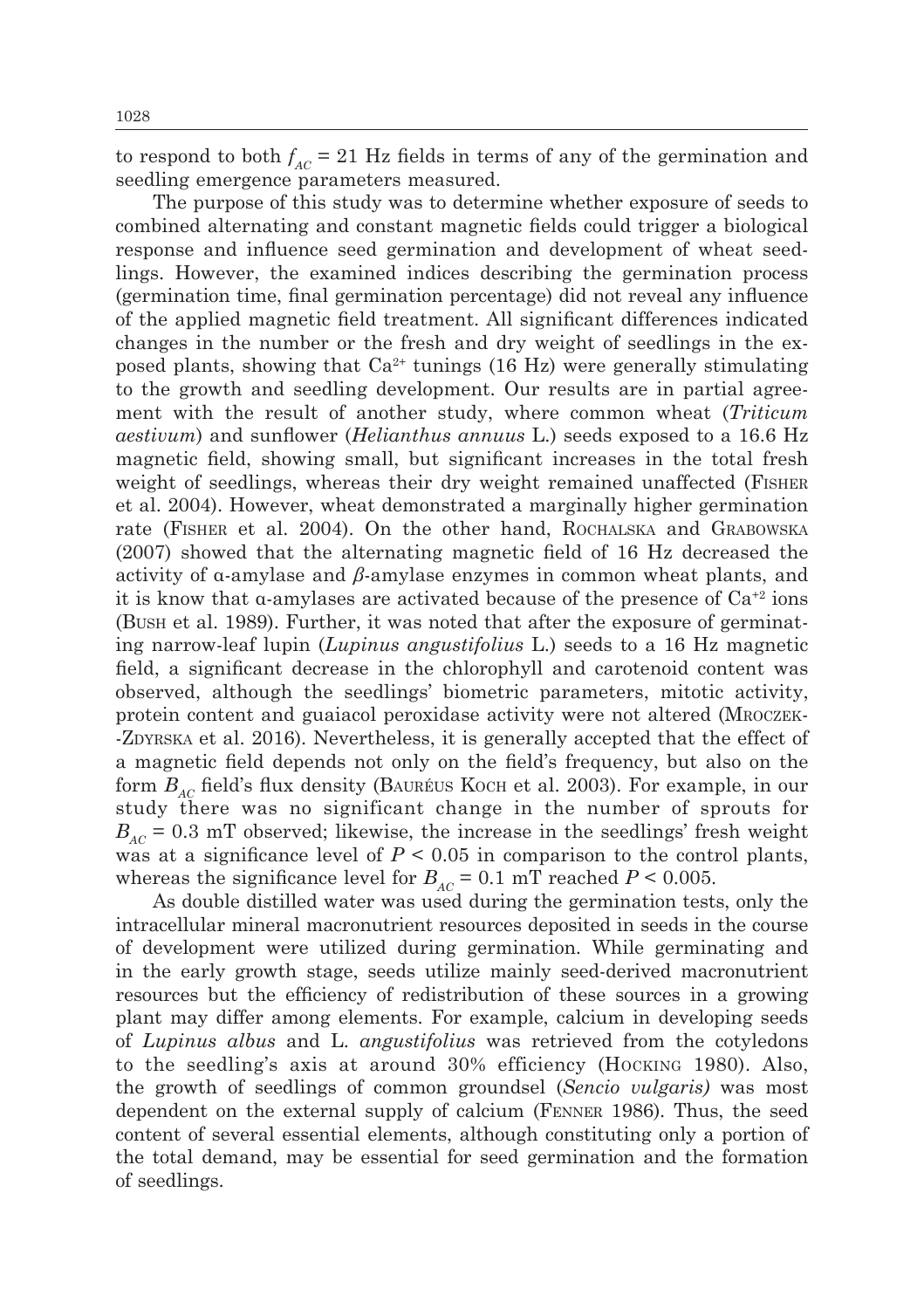For one of the tested non calcium-tuned frequencies  $(f = 11 \text{ Hz})$ , a significant decrease of seedlings weight was observed. This frequency is close to the ICR frequency of ferrous Fe<sup>2+</sup> ions ( $m_{F_e} = 9.27 \, 10^{-26} \, \text{kg}, \, q_F = 3.21 \, 10^{-19} \, \text{C}$ ), which is equal to 11.4 Hz. Iron is a very important element associated with the growth of plants. The active iron fraction, which has been reported to be  $Fe<sup>2+</sup>$ , is an important component of plant tissues, which is considered to be that portion of iron participating in metabolic reactions or incorporated into molecular structures (Fageria 1992). Adequate concentrations of active  $Fe<sup>2+</sup>$  forms in leaves are able to prevent chlorosis, and the opposite is also true: disorders in the iron distribution in soil can induce plant chlorosis, which can result in a decreased plant growth rate. The observed decrease in the fresh weight of  $f = 11$  Hz in exposed seedlings may have been due to iron-induced chlorosis, which reduced the chlorophyll level in shoots. The negative effects on the seedlings development when the non-calcium ICR frequency was applied were previously reported as the inhibition of the growth of radish seedlings at potassium and magnesium tunings (Yano et al. 2004). Nevertheless, as neither chlorophyll assays in seedlings were performed, nor the total Fe content in shoots was determined, we are unable to verify this hypothesis. We were also unable to find any reports where the ICR theory was tested for ferrous  $Fe^{2+}$  ions. We do not intend to discuss any other hypothesis here, therefore the question about the cause and nature of the results obtained for  $f = 11$  Hz remains open.

We hope that this paper highlights the importance of research into the influence of man-made magnetic fields on plant development. The data obtained thus far are still insufficient for drawing a final conclusion about the effectiveness of an application of ICR frequencies on germination and growth, but the mechanism proposed by the ICR theory may help to provide the theoretical basis for at least some of the observed phenomena related to the influence of man-made extremely low frequency magnetic fields on crop plants. The goal of further research should be to study the entire cycle of growth and development of agricultural crops under the influence of manmade magnetic fields of various ICR frequencies. This may lead to practical applications of magnetic fields as a crop growth enhancer.

### **CONCLUSIONS**

The persistent exposure to combined static geomagnetic and alternating magnetic fields did not alter germination of wheat seeds, although under the specified conditions of exposure significant differences in the growth of seedlings were observed. The observed effects depended essentially on the applied frequency. The results indicate that the  $Ca<sup>2+</sup> ICR$  frequency has no statistically significant effect on the germination of wheat seeds. However, the  $Ca^{2+}$  tunings were generally stimulating to the growth, as the positive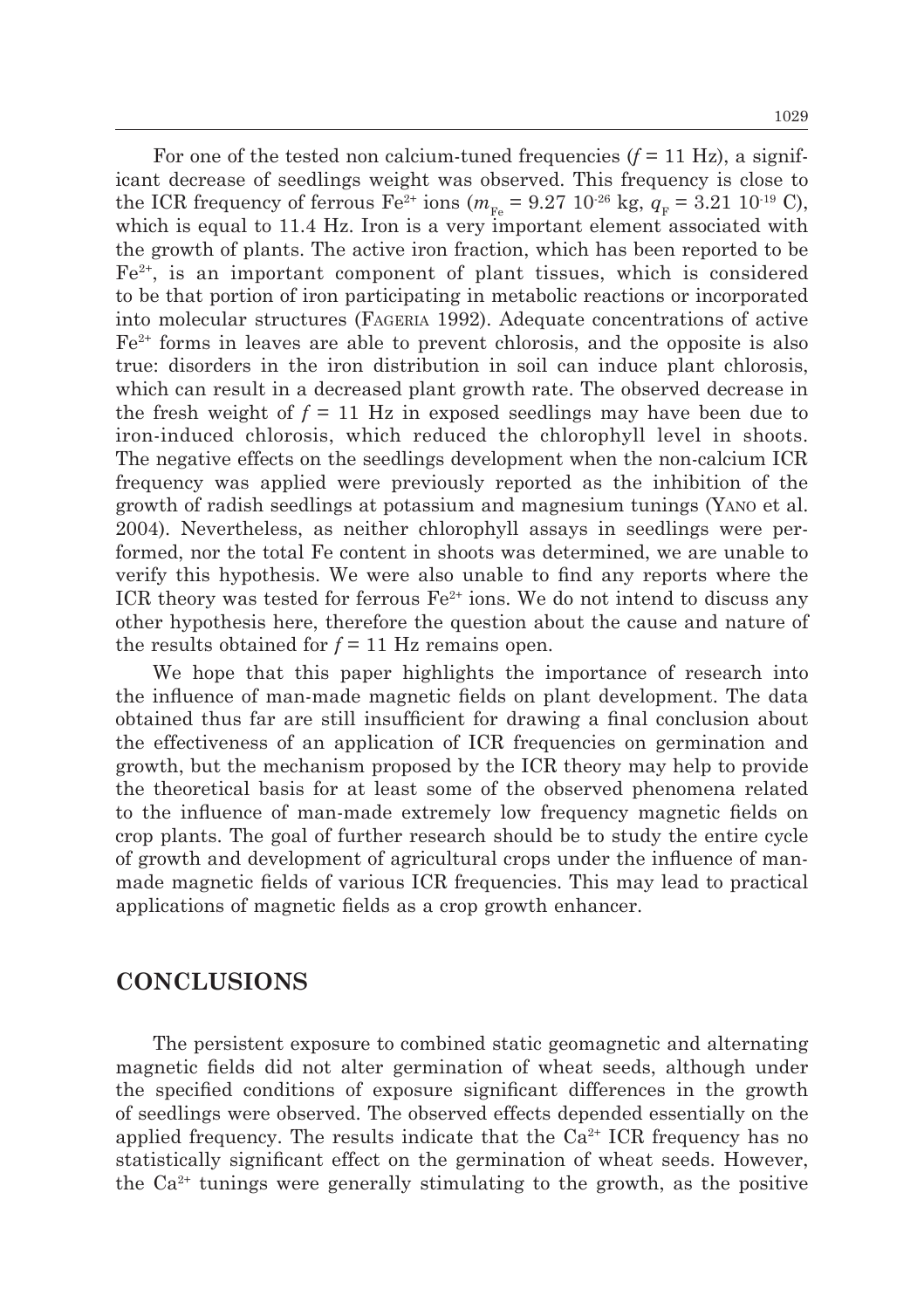effect of the 16 Hz frequency on the number of emerged sprouts and final fresh and dry weight of seedlings was observed.

#### **REFERENCES**

Adey W.R. 1993. *Biological effects of electromagnetic fields*. J Cell Biochem., 51(4): 410-416.

- Aksenov S.I., Bulychev A.A., Grunina T.Y., Turovetskii V.B. 2000. *Effect of low-frequency magnetic field on esterase activity and pH changes near the wheat germ during imbibition of seeds*. Biofizika, 45(4): 737-745.
- Aksenov S.I., Bulychev A.A., Grunina T.Y. 2001. *Effects of ELF-EMF treatment on wheat seeds at different stages of germination and possible mechanisms of their origin*. Electromag. Biol. Med., 20(2): 231-253. DOI: 10.1081/JBC-100104146
- Balakhnina T., Bulak P., Nosalewicz M., Pietruszewski S., Włodarczyk T. 2015. *The influence of wheat Triticum aestivum* L. *seed pre-sowing treatment with magnetic fields on germination, seedling growth, and antioxidant potential under optimal soil watering and flooding.* Acta Physiol Plant., 37:59. DOI: 10.1007/s11738-015-1802-2
- Bauréus Koch C.L., Sommarin M., Persson B.R., Salford L.G., Eberhardt J.L. 2003. *Interaction between weak low frequency magnetic fields and cell membranes.* Bioelectromagnetics, 24(6): 365-402. DOI: 10.1002/bem.10136
- Bush D.S., Sticher L., van Huystee R., Wagner D., Jones R.L. 1989. *The calcium requirement for stability and enzymatic activity of two isoforms of barley aleurone alpha-amylase*. J Biol Chem., 264(32): 19392-19298.
- Davies M.S. 1996. *Effects of 60 Hz electromagnetic fields on early growth in three plant species and a replication of previous results*. Bioelectromagnetics*,* 17(2): 154-161. DOI: 10.1002/ (SICI)1521-186X(1996)17:2<154::AID-BEM10>3.0.CO;2-S
- Fageria N. 1992. *Maximizing crop yields*. CRC Press, New York.
- Fenner M. 1986. *A bioassay to determine the limiting minerals for seeds from nutrient deprived Senecio vulgaris plants*. J Ecol., 74(2): 497-505.
- Fisher G., Tausz M., Köck M., Grill D. 2004. *Effects of weak 16 3/2 Hz magnetic fields on growth parameters of young sunflower and wheat seedlings*. Bioelectromagnetics, 25(8): 638-641.
- Helper P.K. 2005. *Calcium: A central regulator of plant growth and development*. Plant Cell, 17(8): 2142-2155. DOI: 10.1105/tpc.105.032508
- Hocking P. 1980. *Redistribution of nutrient elements from cotyledons of two species of annual legumes during germination and seedling growth*. Ann Bot., 45(4): 383-396. DOI: org/10.1093/ oxfordjournals.aob.a085836
- International Commission on Non-Ionizing Radiation Protection (ICN-IRRI). 2010. *Guidelines for limiting exposure to time-varying electric and magnetic fields (1 Hz to 100 kHz)*. Health Phys., 99(6): 818-836. DOI: 10.1097/HP.0b013e3181f06c86
- KORDAS L. 2002. *The effect of magnetic field on growth, development and the yield of spring wheat*. Pol J Environ Stud., 11(5): 527-530.
- Kordyum E., Sobol M., Kalinina I., Bogatina N., Kondrachuk A. 2007. *Cyclotron-based effects on plant gravitropism*. Adv Space Res., 39(7): 1210-1217. DOI: 10.1016/j.asr.2007.03.084
- Liboff A.R. 2010. *A role for the geomagnetic field in cell regulation*. Electromagn Biol Med., 29(3): 105-112. DOI: 10.3109/15368378.2010.493129
- Liboff A.R. 2006. *The ion cyclotron resonance hypothesis*. In: *Bioengineering and biophysical aspects of electromagnetic fields*. Barnes F.S., Greenebaum B. (Eds.). New York, CRC Press, pp. 261-292.
- Maffei M.E. 2014. *Magnetic field effects on plant growth, development and evolution*. Front Plant Sci., 5: #445. DOI: 10.3389/fpls.2014.00445